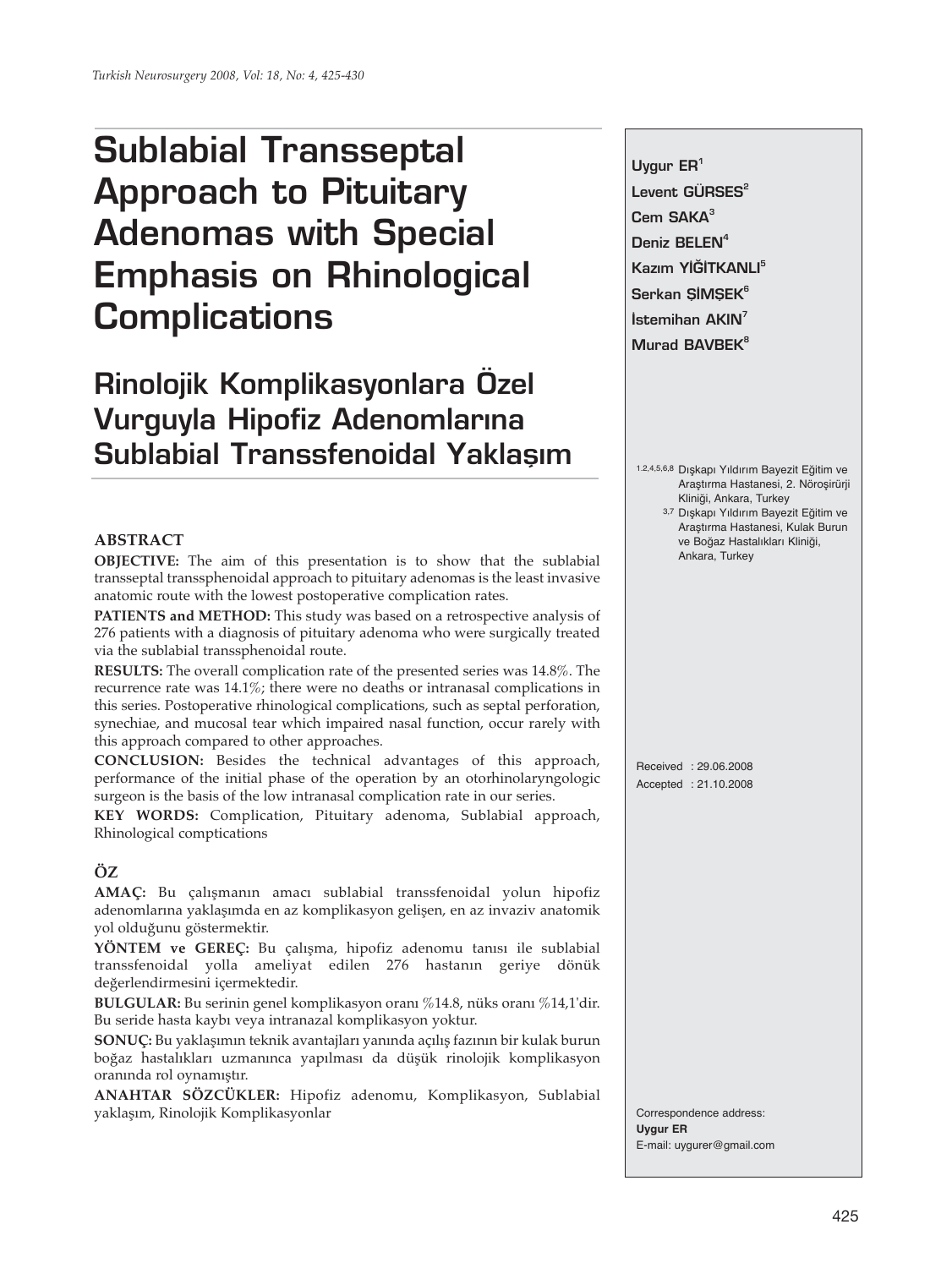### **INTRODUCTION**

Adenomas arising from the anterior pituitary lobe comprise about 10-12% of all intracranial mass lesions (18). Although they are benign in nature, they may compress the optic apparatus, hypothalamic and cerebrospinal fluid (CSF) flow pathway, and invade the cavernous sinus. Pituitary adenomas (PA) may lead to hormonal dysfunction syndromes (18). Thus, adequate treatment of these neoplasms is of importance. Surgical removal should be performed in cases where medical treatment is insufficient or not indicated. The preferred way for achieving this goal is the transsphenoidal route because of its low postoperative complication rate and direct access to the sella without retraction of brain tissue (10). There are several transsphenoidal routes defined in detail in the literature (1,4,6,8,9,10,12,14,17,18,19,21,22,24,26). Attempts to reduce the postoperative complication rate associated with this procedure are continuing. The aim of this analysis is to designate the sublabial transseptal transsphenoidal (STT) route as one of the least invasive approaches for the removal of PA, and to emphasize that this procedure is among the routes with the lowest complication rates, especially with regard to rhinological complications.

#### **MATERIAL and METHODS**

This study was based on a retrospective analysis of 276 patients with a diagnosis of PA who were surgically treated via the STT route at the Second Neurosurgery Clinic of the Yildirim Bayezit Training and Research Hospital in Ankara, Turkey between 1994 and 2006. This project was reviewed and the protocol was approved by the Institutional Review Board of the Dışkapı Yildirim Bayezit Training and Research Hospital. Patients who were lost to followup and under the restrictions of our Institutional Review Board (i.e., pregnant women, minors, mentally disabled persons, and persons incarcerated, on parole, on probation, or awaiting trial) were excluded.

Rhinological complication rates and several parameters of some big series in the literature were compared to our results. Advanced statistical methods were not used as they were not necessary in this manner.

The mean age of the patients was 39.8 years (range, 19 to 67 years) and the mean follow-up time was 34.6 months. The overall female:male ratio was approximately 1.6. This ratio was 8.9 for prolactinomas, 0.2 for non-secreting adenomas, and 1.3 for growth hormone (GH) adenomas. We used a classification system based on the type of hormone secreted. Besides this classification, the patients were divided into groups according to the size, invasiveness, and extension of the adenomas. One hundred eight patients (39.1%) had prolactinomas, 67 patients (24.3%) had non-secreting adenomas, 63 patients (22.8%) had growth hormone adenomas, 37 patients (13.4%) had pluri-hormonal adenomas secreting both prolactin (PRL) and GH, and 1 patient (0.4%) had an adrenocorticotropic hormone (ACTH) adenoma. We performed 315 operations on 276 patients. Twenty-nine patients were operated on twice, 7 of these 29 patients were operated on three times, and 3 of them were operated on four times. Twenty-eight of the recurrent cases were GH adenomas  $(44.4\%)$ , 9 were prolactinomas  $(8.3\%)$ , and 2 (5.4%) were pluri-hormonal adenomas. Two hundred four of the patients had macroadenomas (73.9%). Since the first line treatment option for prolactinomas was medical and only the patients with drug-resistant adenomas and adenomas with a mass effect were operated on, the rate of macroadenomas in the prolactinoma group was 89.8%. In the non-secreting adenoma group, symptomatology depended on the mass effect of the adenoma only, so all non-secreting adenomas operated on were macroadenomas. Fourteen (5%) of the adenomas exhibited a locally invasive character according to the modified Hardy system (26).

Hourglass adenomas expanding into the suprasellar cistern, and adenomas expanding to the parasellar area, were removed via transcranial, transsphenoidal, combined, or two-stage operations; those patients were excluded from the study. Asymptomatic non-secretory adenomas were followed up until they became symptomatic from their mass effect. Patients with prolactinomas were first treated medically if the hormone levels were less than 200 or higher than 450 ng/mL or there were no compression symptoms, like visual field defects.

The preoperative evaluation consisted of a complete history, physical and neurological examinations, and radiological assessment. T1 weighted (T1W), T2-weighted (T2W), and postcontrast sequences of magnetic resonance imaging (MRI) and coronal reformatted computed tomography (CT) for evaluation of bony structures and nasal contents were performed on all patients. The position of the sphenoid sinus septum and the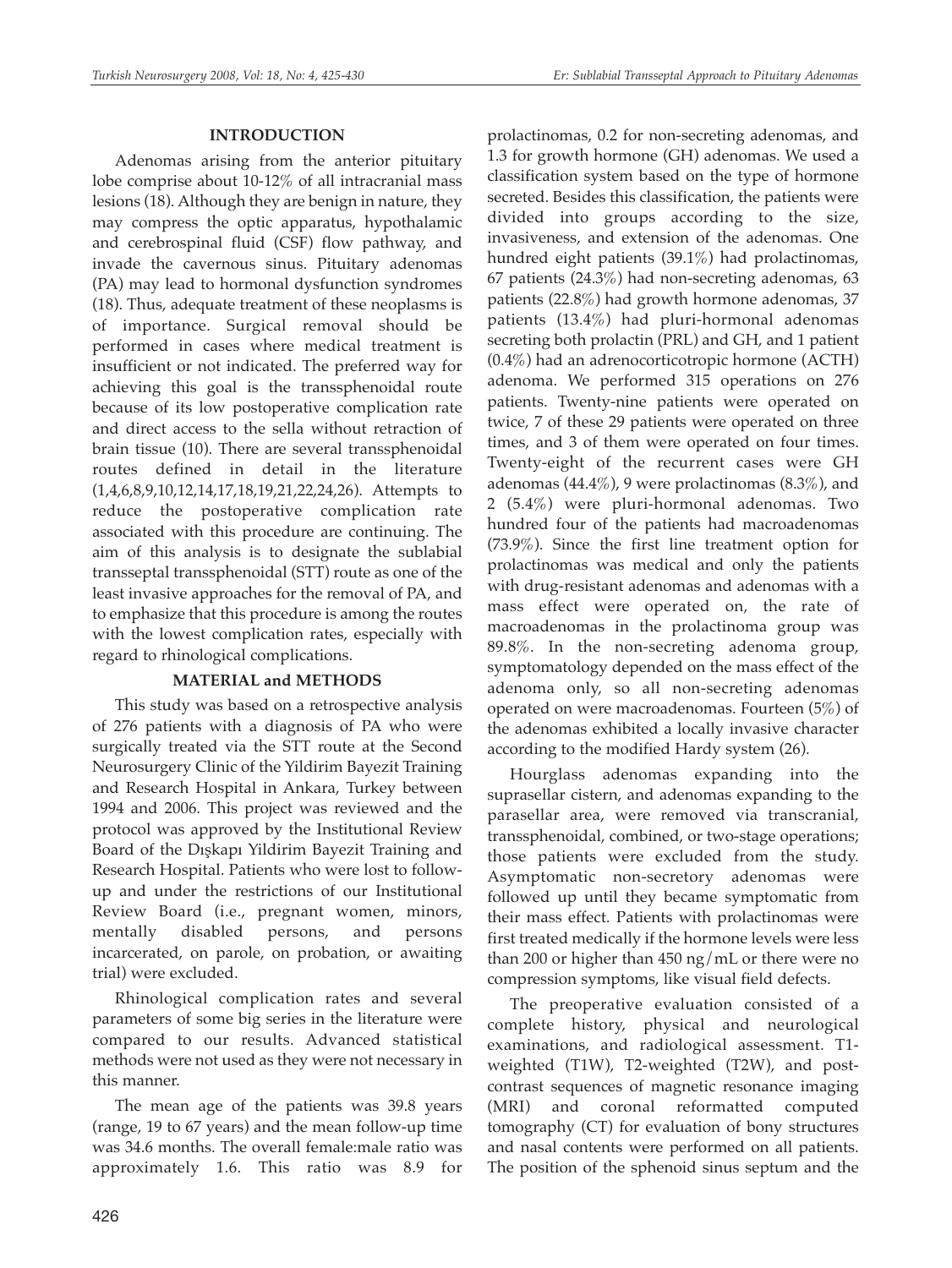other minor septa and mucosal foldings which could be recognized during the operation, in particular, were recorded. The relationship of the sellar floor and the sphenoid sinus septum and the posterior attachment of the sphenoid septum were considered for planning the opening site in the sellar floor. The Neuroophtalmology Department evaluated all patients for their visual acuity, visual fields, and fundus findings. Otorhinolaryngologic examination and diagnostic nasal endoscopy (DNE) were performed on all patients. The diagnosis of PA was confirmed histopathologically in all cases. Postoperative follow-up MRIs were performed immediately after the operation, in the fourth month, and in the first year after the operation.

Tumor control was defined as normalization of a basal hormonal level, clinical remission of visual, endocrinologic, and gonadal dysfunction and lack of progression of the adenoma on imaging studies.

## **Criteria of cure**

Patients were considered cured of disease if the following criteria were met:

1. PRL-secreting adenomas: Normalization of basal PRL levels ( $\langle 20\mu g/mL$ ), without dopaminergic therapy for at least 3 months.

2. GH-secreting adenomas: Oral glucose tolerance test-suppressed GH level  $< 1\mu g/mL$  and age-related insulin-like growth factor-1 (IGF-1) level within normal limits.

3. ACTH-secreting adenomas: Presence of hypocortisolism requiring glucocorticoid substitution therapy or, in the case of normal serum and urinary cortisol levels, suppression of serum cortisol level after an overnight low-dose dexamethasone test.

4. Thyroid stimulating hormone (TSH) secreting adenomas: Normalization of TSH, free triiodothyronine (T3), and free thyroxine (T4) levels in hyperthyroid patients; normal suppression of TSH levels after the administration of  $25 \mu$ g T3 orally every 6 hours for 10 days in patients who had previously received thyroablative therapies.

5. Non-functioning adenomas: Absence of residual tumor on the first postoperative MRI, performed 3 months after surgery (17).

## **Operative Techniques**

In the operating room, the head of the patient was slightly flexed and rotated to the surgeon. The legs were positioned lower than the head to minimize surgical bleeding. This head position

provided an approximately 300 angle with the sella and hard palate making the surgeon's view parallel to the operating route. The C arm fluoroscope was prepared preoperatively, but not placed around the patient's head unless it was necessary.

Hypotensive anesthesia was preferred for lowering intraoperative bleeding. The gingivobuccal sulcus and septum were infiltrated with lidocaine HCl with 1/200000 epinephrine to ease dissection and reduce bleeding.

A horizontal sublabial incision was performed 1 cm above the gingivobuccal sulcus, extending between the alae nasalis. The incision was continued through the periosteum of the premaxilla, which was elevated superiorly to the pyriform aperture, the anterior nasal spine, and the anterior edge of the nasal septum. The anterior edge of the septal cartilage perichondrium was incised after recognizing the anterior edge of the nasal septum by blunt dissection. A left superior tunnel was opened after the subperichondrial space was found. From the anterior maxillary spine, the left inferior tunnel was also opened and both tunnels were communicated by sharp dissection. The quadrangular cartilage was separated from the floor of maxilla and posterior bony septum. The right superior tunnel of bony septum was formed after that right inferior tunnel was formed for replacing the cartilage septum more laterally. The bony septum was excised until the anterior wall of sphenoid septum was reached. Part of the bony septum was reserved for repairing the sellar floor during the closure. A suitable size Hardy retractor was placed between the mucosal flaps and the remnant of the bony septum and fixed in the midline. The blades of the Hardy retractor were equidistant to the midline. This stage of the operation was performed with a headlamp and the operating microscope was then used. The mucoperiosteum was elevated on both sides step-by-step from the anterior wall of the sphenoid sinus and the blades of the Hardy retractor were opened maximally. Both sphenoid sinus ostia were sought and found as a useful anatomic landmark for opening the anterior wall of the sphenoid sinus. The bone between the two ostia was removed on entering the sinus. After revealing the sphenoid sinus anatomy, the anterior opening was widened. The sphenoid sinus septum was removed, but a small piece was left for the correlation and orientation of radiologic anatomy.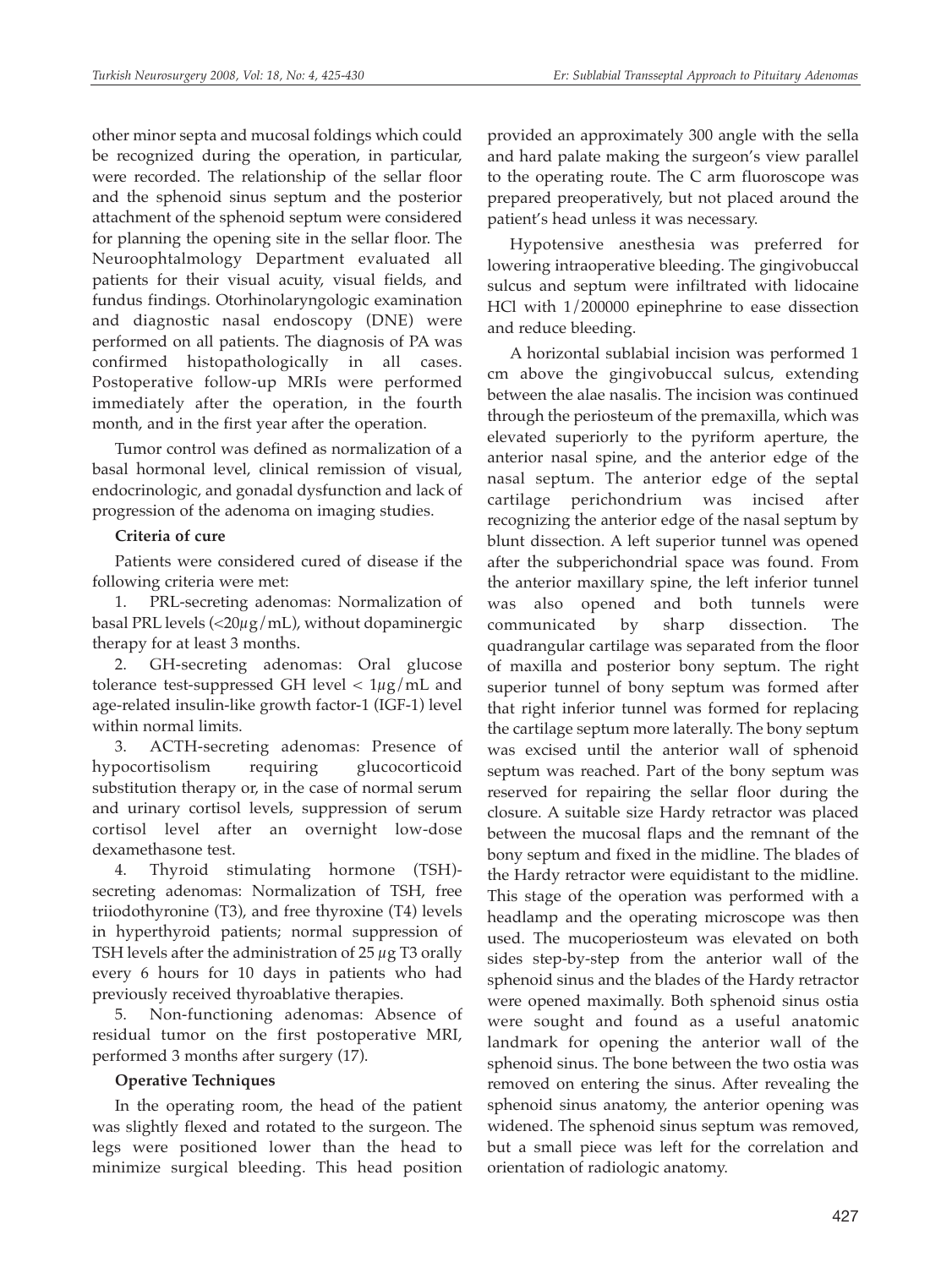The mucosa of the sellar floor was peeled off and the sellar floor was elevated by chisel and widened by Kerrison rongeur. The dura was incised; the tumor was removed with various types of angled pituitary forceps and curettes in a piecemeal fashion. After hemostasis, the sellar floor defect was repaired with a septal bone graft. Several grooves were made on the bony graft to fix it on the sellar floor. The cartilaginous septum was pulled back to the midline and mucoperiostal flaps replaced. The nasal cavity was packed with tampons to fix the mucoperiostal flaps. The package material was removed on the third postoperative day.

## **RESULTS**

The extent of removal for each group of adenomas was different. Gross total and subtotal removal rates for PRL-secreting macroadenomas were 79.4 and 20.6%, respectively. These rates were 71.6 and 28.4% for non-secreting macroadenomas, 57.9 and 42.1% for GH-secreting macroadenomas, and 66.7 and 33.3% for pluri-hormonal macroadenomas, respectively. Complete recovery of ophthalmologic signs was observed in 59.6% of the patients who had a visual field defect due to the mass effect of the macroadenoma. Partial improvement in the visual field defect was observed in 28.4% of patients and 12.0% of patients showed no improvement in ophthalmologic signs during the postoperative follow-up period. Overall endocrine cure rate was 25.9% for all prolactinomas. For PRLsecreting microadenomas, the endocrine cure rate was 63.6%. In the macroadenoma group, an endocrine cure was achieved in only 21.6% of the patients. The endocrine cure rate for GH adenomas was 22.2% and was approximately the same in both the macro- and micro-adenoma groups. The overall tumor control rate was 74.8%. In articles reporting the surgical results of prolactinomas, some authors use stable residual mass during long-term follow-up without mass effect as the goal of treatment (9,10,17,18,24,26). From this point of view, the tumor control of prolactinomas was 78.0% in our study, which is similar to that reported in the literature (5,10,16,18).

Transient or permanent fluid-electrolyte imbalance and diabetes insipidus (DI) was the most common postoperative complication (8.3% of the patients) in the presented series. Rhinorrhea occurred in 4.3% of the patients as the second most common complication. The other complications are listed in (Table I). Nine of the postoperative rhinorrhea patients were treated surgically. Late onset postoperative rhinorrhea occurred in two patients.

With a 14.8% overall complication rate, a 14.1% recurrence rate that required surgery, and no mortality, the results of this series are similar to or slightly better than most of the major series in the literature (4,5,6,7,18,22).

## **DISCUSSION**

Since Schloffer first used the TSA for removal of pituitary adenomas in 1907, it has become the method of choice for removal of intrasellar tumors, even those which extend to the parasellar region. The decision to choose an approach to the sella for removing an adenoma should be guided by the technical facility, the surgeon's experience, and the morbidity rate of the chosen surgical route. Each route that is used for removal of an adenoma has some operative advantages. The most important consideration during the decision period must be the complication rate, which is dependent on the chosen approach. Other components such as the working distance, the need for additional specialized equipment, and the surgeon's comfort can be compensated for.

The transcolumellar transseptal (TCTS) route provides a more direct midline access to the sella. The TCTS route requires a columellar incision and retention sutures, which frequently results in an external scar. Furthermore, a medial crural reduction may sometimes be needed (1). The septal perforation rate related to this route has been reported as approximately 2.4% (24). The external rhinoplastic approach (ER) also has scarring problems, and results in nasal tip edema (8,19).

All of the above mentioned advantages and disadvantages of those routes are about intraoperative difficulties or facilities. Safety, efficacy, postoperative results, and complications related to the surgery must be a more important concept of modern pituitary surgery. The major advantage of the STT approach over the other routes is its low complication rate, especially in the intranasal cavities. Diastasis or fracture of the hard plate is a complication that results from wide opening of the speculum and can lead to malocclusion. This complication was reported in some TS surgery series (12,15), but we have not experienced this complication because one does not have to use extra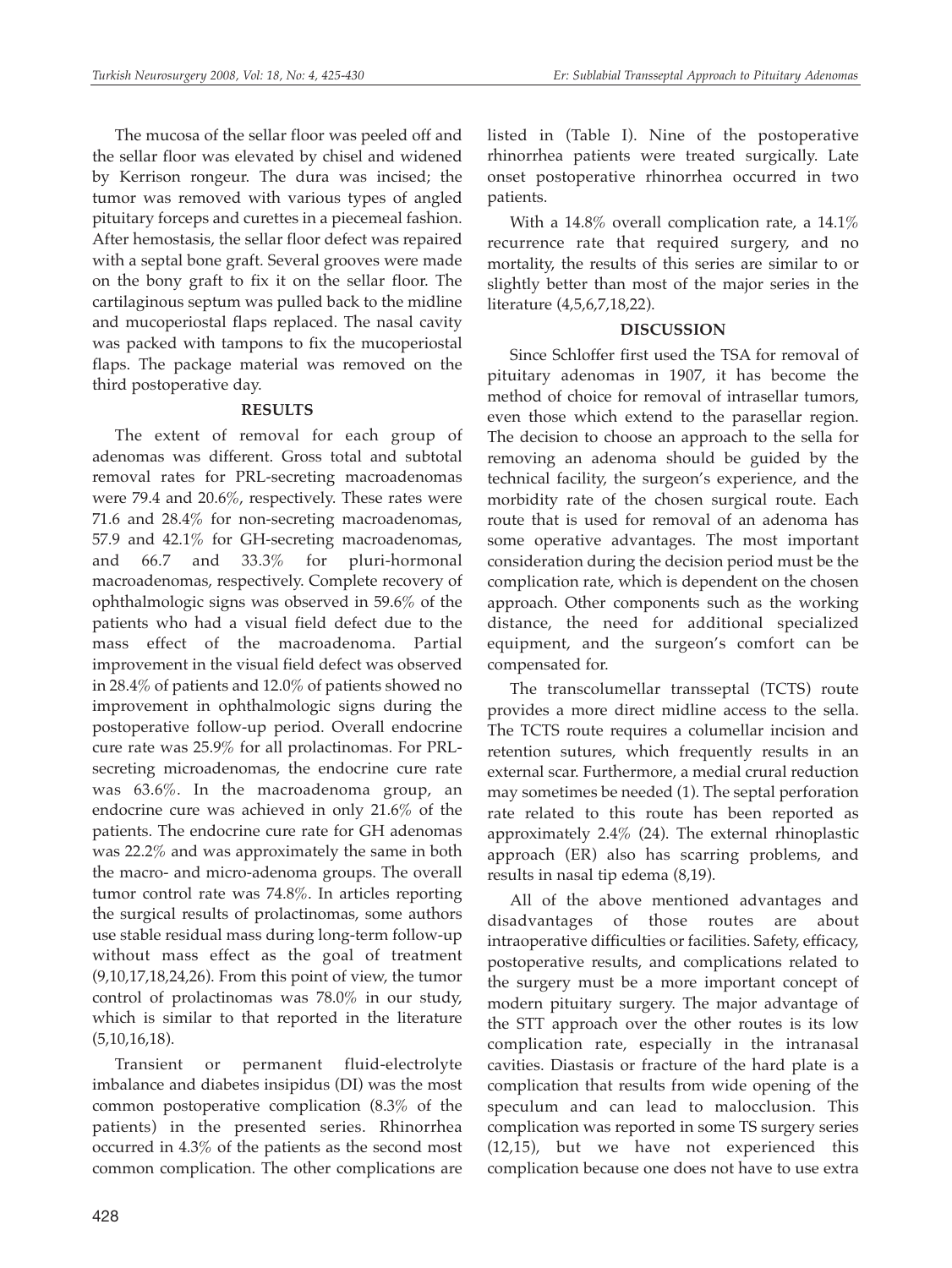| Complications                           | Number of      | Percentage of  | Percentage of    |
|-----------------------------------------|----------------|----------------|------------------|
|                                         | patients n=276 | patients n=276 | operations n=315 |
| Fluid -electrolyte imbalance and DI*    |                |                |                  |
| (permanent or temporary)                | 23             | 8.3            | 7.3              |
| Rhinorrhea                              | 12             | 4.3            | 3.8              |
| Neurodeficits due to vascular accidents | 5              | 1.8            | 1.6              |
| $CN$ 3, 4, 6 palsies                    | 3              | 1.0            | 0.9              |
| Iatrogenic panhypopituitarism           | $\overline{2}$ | 0.7            | 0.6              |
| Postoperative thrombotic disorders      |                | 0.4            | 0.3              |
| Additional visual deficit               |                |                |                  |
| (scotomas or acuity disorders)          |                | $\Omega$       | $\Omega$         |
| Nasal passage obstruction               |                | $\theta$       | $\Omega$         |
| Septal perforation                      |                | $\Omega$       | $\Omega$         |
| Mortality                               |                | $\Omega$       | $\Omega$         |
| Total                                   | $41**$         | $14.8**$       | $13.0**$         |

#### **Table I:** Complication rates

\*DI: Diabetes insipidus, \*\*Total number is smaller than the sum of the above numbers and percentages because some patients had more than one complication.

force to open the speculum during the STT approach. This route provides a wider opening than the other routes in any case. Septal perforation is a complication of TS approaches, with a 1.0% incidence in some series of TS surgery (20); septal perforations are not life-threatening, but extremely function-limiting and disturbing for a lifetime. Repair of these perforations is one of the most technically challenging for the rhinologic surgeon (21). Nasal complications are seen frequently in the endonasal (EN) approaches without an endoscope. The septal perforation rate related to this approach has been reported as 19% (14). Besides dissections being made deeply in the nasal cavity, inserting the speculum into the mucosal incision may be the cause of mucosal tears and septal perforations. Although endoscopic approaches are different disciplines and beyond the scope of this manuscript, they will improve and develop parallel to technological advancements (27). Lesions of the pituitary gland are increasingly being resected via the endoscopic, endonasal, transsphenoidal approach (11,27). Endoscopic transsphenoidal surgery is a valuable microinvasive technique with its effectiveness and safety (27). The pituitary gland, inside the adenoma and lateral wall of the cavernous sinus can be visible by this approach (3,23). Besides the pure endoscopic approach, combination with a microscope is being

used in some pituitary centers (13). This technique also leads to shorter total anesthesia time and less blood loss (2). Transnasal approaches (TN) can preserve nasal form and offer excellent operative sterility, but they need an alatomy incision which results in scar tissue. The septal perforation rate related to the TN approach has been reported to be approximately  $8\%$  (9).

The septal perforation rate related to the STT approach is reported to be  $0\%$ , as in our series (24) (Table II). The STT route facilitates septal dissections; as the starting point of the septal dissection is always anterior to the septal structures, the risk of septal perforation during dissection remains minimal. Moreover, the STT provides septal alignment with improvement in nasal function (25).

#### **CONCLUSION**

The STT route is one of the most direct and safest surgical routes to pituitary tumors. It is of course impossible to conclude that this approach is the least invasive one with the lowest complication rate by a retrospective analysis. Postoperative rhinologic complications, such as septal perforation, synechiae, and mucosal tears which impair nasal function are very rare with this approach compared to other approaches. Septal alignment provided by this approach seems to improve nasal function, such as nasal obstructive symptoms. The incidence of